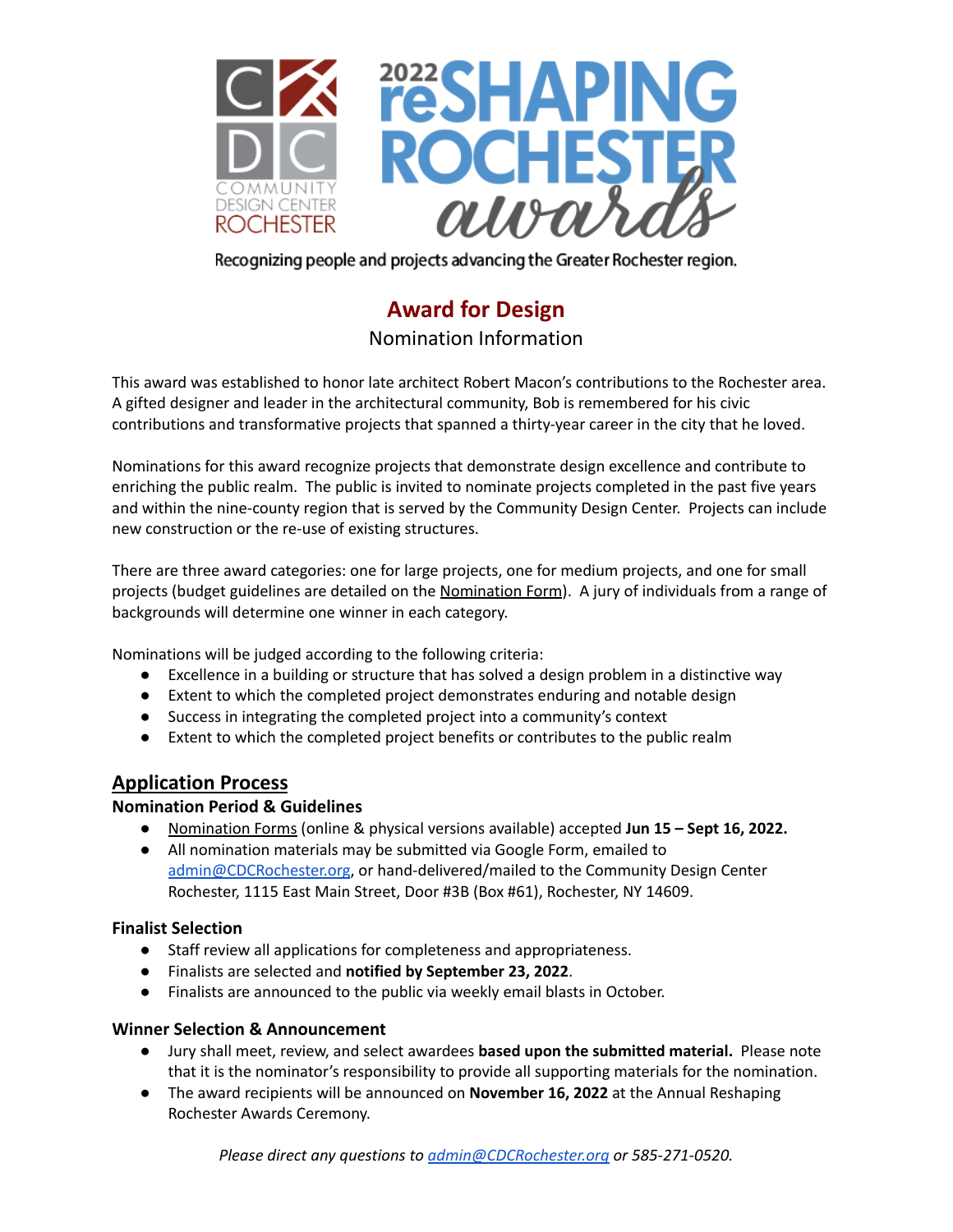

Recognizing people and projects advancing the Greater Rochester region.

# **Nomination Form for the Award for Design**

*NOTE: A digital nomination form is available at <https://forms.gle/FMGg44Wch1DmeiHo7>*

- This nomination is for a:  $\Box$  LARGE project (budget over \$5 million)
	- $\Box$  MEDIUM project (budget between \$1 million and \$5 million)
	- $\Box$  SMALL project (budget under \$1 million)

*Nominee (Project Name)*

*Website URL, if applicable*

*Nomination Submitted by (Name)*

*Contact Person for Nominee*

*Address*

*City, State, Zip*

*Telephone*

*E-mail*

*Organization, Affiliation*

*Address*

*City, State, Zip*

*Telephone*

*E-mail*

Your signature Date